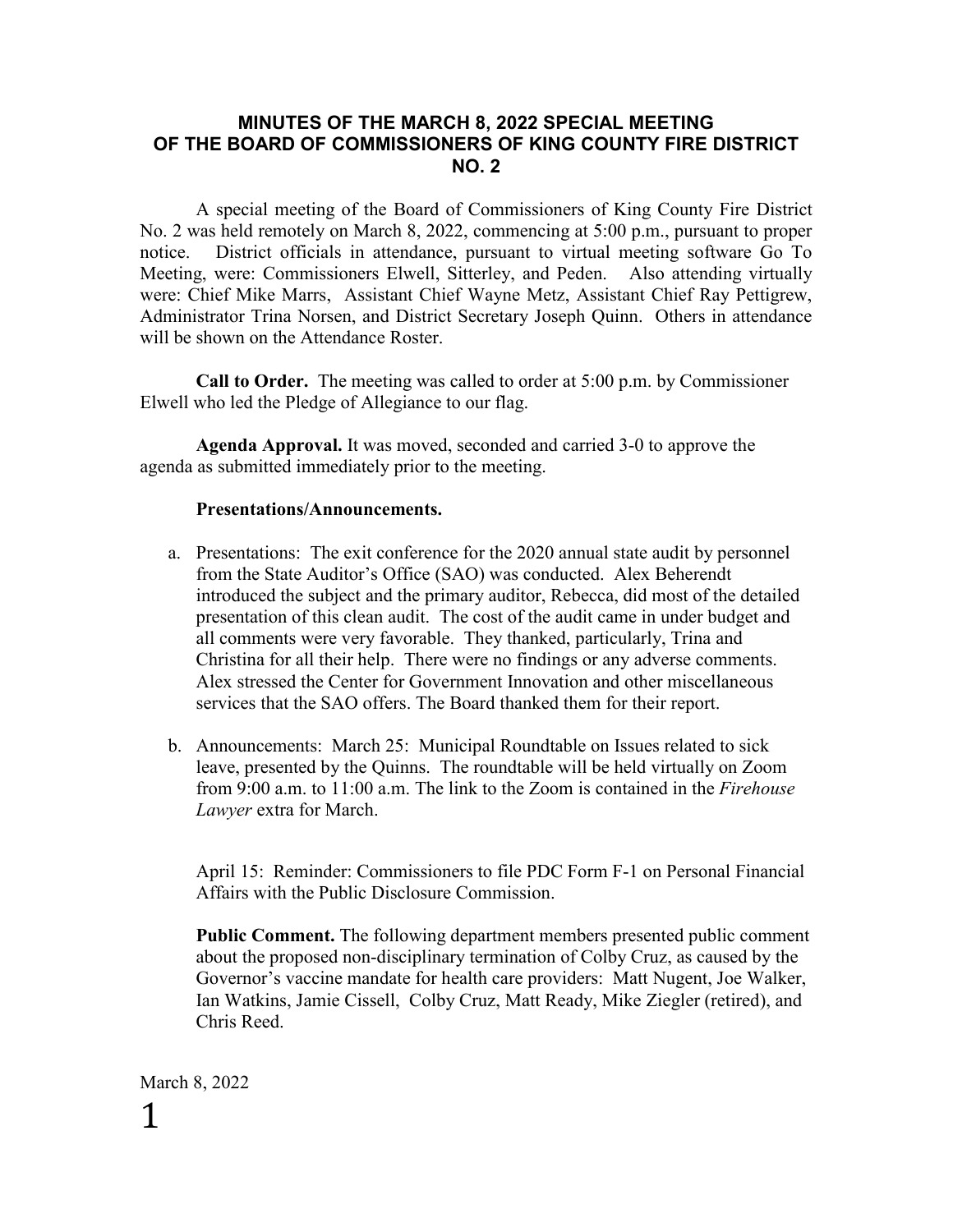**Correspondence.** None.

**Local 1461 Comment.** See above.

**Administration Reports.** Chief Marrs delivered the Chief's report as follows:

**Facilities.** N/A.

**Equipment.** Chief Marrs handed out lists of equipment needs to be considered in the near future for purchase including ladder equipment (\$73,395), equipment for F550 Brush rig (\$46,147.36), equipment for 2 Colorado's (\$65,000), equipment for two engines (\$24,340) and a technology request for various apparatus (\$30,500). He said this item is for information only at this point.

Chief Marrs discussed the need to replace body armor, which is becoming obsolete due to the manufacturer's recommendations. There is a motion under New Business to purchase the ballistic vests for each rig in service.

Engine 19, which was declared surplus at the last meeting, was sold to Klickitat Rural 7 Fire & Rescue for \$18,000.

**Personnel.** AC Wayne Metz delivered the Operations Report. There were five residential fires recently. One was a fatality fire. Wayne said district personnel helped with the promotional process for an AC at Enumclaw Fire. He said the first round of recruit interviews are ongoing and mentioned that numerous district personnel are participating in the Seattle Stair Climb annual event. Interviews for the Fire Marshal position were completed today and the staff would like to do the oral presentations to the board on March  $15^{th}$ . Chief Marrs said that it does look like the March  $15^{th}$  regular meeting will work just fine for vouchers so there will be no need for a special meeting on March 22<sup>nd</sup> after all.

**Events.** Chief Marrs presented the Covid-19 update and said case counts are way down in King County. The voluntary daily testing process at the stations is continuing.

**Consent Agenda.** The Consent Agenda, all of which was approved 3-0, upon a motion made by Commissioner Sitterley and seconded by Commissioner Peden, consisted of the Chief's Report and the meeting minutes of the special meeting of February 22, 2022,

**Unfinished Business.** None.

**New Business. Motion: Purchase of Ballistic Vests.**

March 8, 2022 2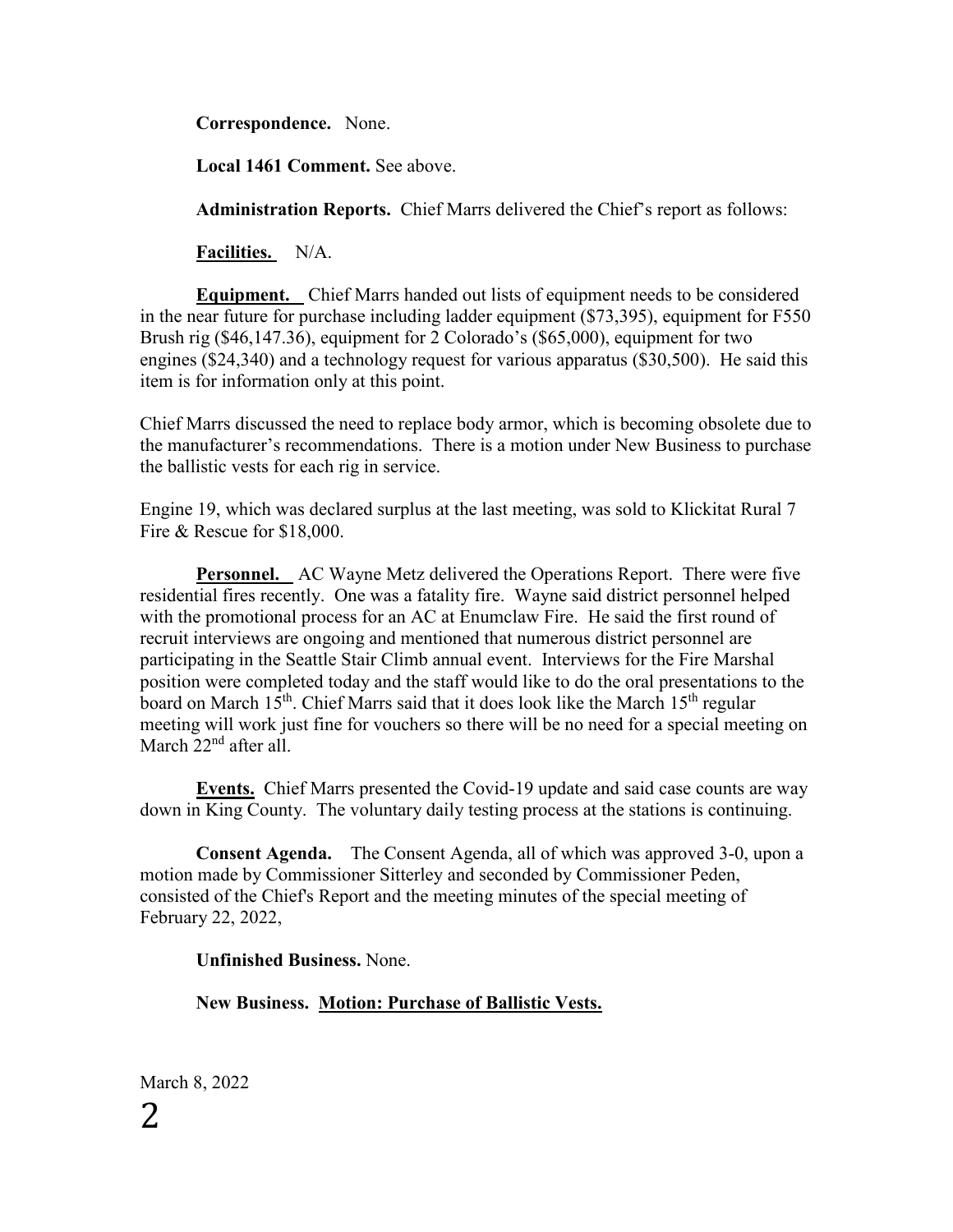Commissioner Sitterley moved, and Commissioner Peden seconded, a motion to approve and authorize Chief Marrs to purchase 26 Covert Armor ballistic vests from Blue Line Innovations, LLC, for a total cost not to exceed \$22,000.00, which includes shipping and state sales tax. Motion carried, 3-0.

**Executive Session:** The Board convened into an executive session at 6:05 p.m. pursuant to RCW 42.30.110(1) (g) to discuss the performance of a public employee and pursuant to RCW 42.30.110(1)(i) to discuss potential litigation with legal counsel who was present. Chair Elwell said the executive session would last for 20 minutes, although it might be extended. The session was extended to 6:40 p.m. and the Board reconvened into open session at 6:40 p.m.

**Good of the Order.** None.

**Adjournment.** Pursuant to motion, the meeting was adjourned at 6:42 p.m.

**Attachments.** Attached to these Minutes are copies of:

- 1. the Meeting Notice
- 2. the Meeting Agenda
- 3. the Attendance Roster
- 4. Lists of equipment needs
- 5. Quotation from Blue Line re: ballistic vests
- 6. Letter to AC Metz from Jason Gay re: vest replacement

Minutes Approved: **March 15, 2022**.

[\\_\\_\\_\\_\\_\\_\\_\\_\\_\\_\\_\\_\\_\\_\\_\\_\\_\\_\\_\\_\\_\\_\\_\\_\\_](https://na4.documents.adobe.com/verifier?tx=CBJCHBCAABAAlqXgPLO2ym9R-Dr3mwPTF7-jJOfPtima) Chris Elwell (Mar 17, 2022 09:53 PDT)

Chris Elwell Chairman

Attest:  $\frac{1}{\sqrt{2}}$ ph F. Q  $\frac{1}{\sqrt{2}}$  (Mar 16, 2022 09:50 PDT) [Joseph F. Quinn](https://na4.documents.adobe.com/verifier?tx=CBJCHBCAABAAlqXgPLO2ym9R-Dr3mwPTF7-jJOfPtima)

Joseph F. Quinn, District Secretary Ted Sitterley

Commissioner

Rudy Peden (Mar 17, 2022 20:04 PDT) Rudy Peden

Rudy Peden Commissioner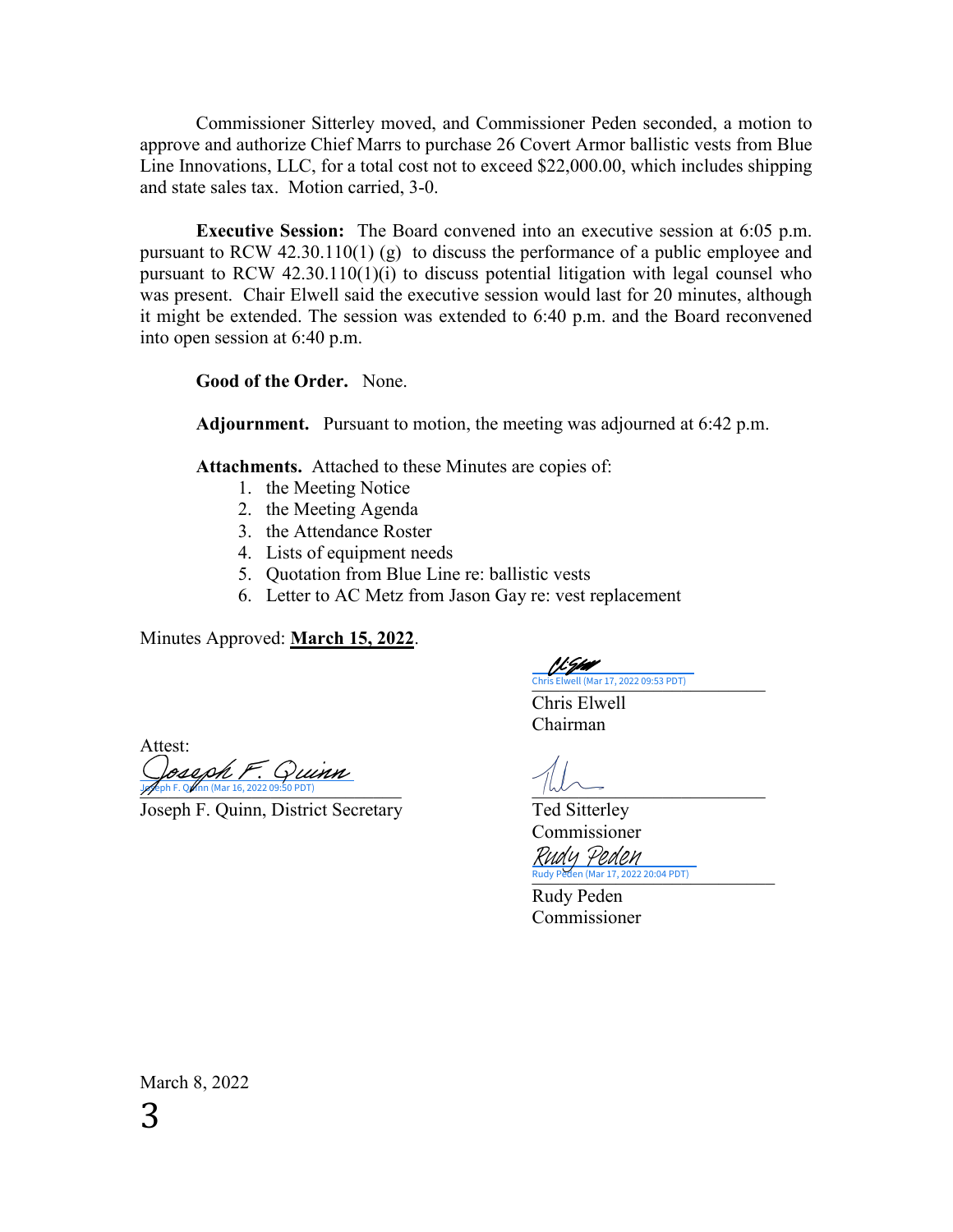## Minutes of the 3/8/2022 Board Meeting

Final Audit Report 2022-03-18

| Created:        | 2022-03-16                                   |
|-----------------|----------------------------------------------|
| By:             | Trina Norsen (tnorsen@king2fd.org)           |
| Status:         | Signed                                       |
| Transaction ID: | CBJCHBCAABAAIqXgPLO2ym9R-Dr3mwPTF7-jJOfPtima |
|                 |                                              |

## "Minutes of the 3/8/2022 Board Meeting" History

- **D** Document created by Trina Norsen (tnorsen@king2fd.org) 2022-03-16 - 3:05:10 PM GMT
- Document emailed to Chris Elwell (celwell@king2fd.org) for signature 2022-03-16 - 3:06:04 PM GMT
- Document emailed to Ted Sitterley (ted.sitterley@us.belfor.com) for signature 2022-03-16 - 3:06:04 PM GMT
- Document emailed to Rudy Peden (firesta33@yahoo.com) for signature 2022-03-16 - 3:06:04 PM GMT
- Document emailed to Joseph F. Quinn (joequinn@firehouselawyer.com) for signature 2022-03-16 - 3:06:05 PM GMT
- **Email viewed by Chris Elwell (celwell@king2fd.org)** 2022-03-16 - 4:22:28 PM GMT
- **Email viewed by Joseph F. Quinn (joequinn@firehouselawyer.com)** 2022-03-16 - 4:50:04 PM GMT
- $\mathscr{O}_\bullet$  Document e-signed by Joseph F. Quinn (joequinn@firehouselawyer.com) Signature Date: 2022-03-16 - 4:50:31 PM GMT - Time Source: server
- **Email viewed by Ted Sitterley (ted.sitterley@us.belfor.com)** 2022-03-16 - 5:56:29 PM GMT
- **Email viewed by Rudy Peden (firesta33@yahoo.com)** 2022-03-17 - 4:53:20 AM GMT
- $\mathscr{D}_{\bullet}$  Document e-signed by Ted Sitterley (ted.sitterley@us.belfor.com) Signature Date: 2022-03-17 - 2:53:39 PM GMT - Time Source: server